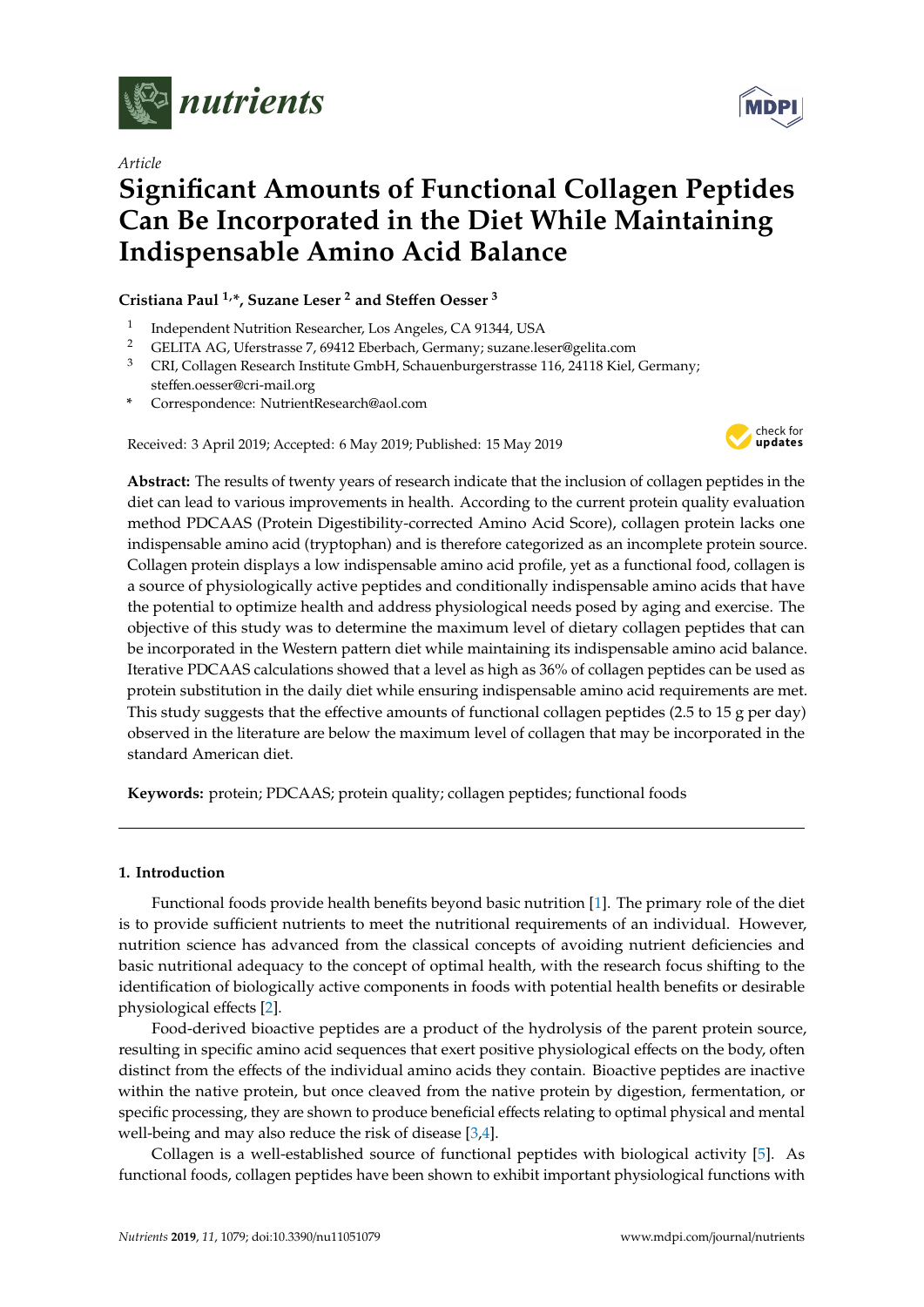a positive impact on health. Numerous studies have shown an improvement in skin elasticity [\[6\]](#page-7-1), the recovery of lost cartilage tissue [\[7\]](#page-7-2), reduced activity-related joint pain [\[8](#page-7-3)[,9\]](#page-7-4), strengthened tendons and ligaments [\[10](#page-7-5)[–13\]](#page-7-6), increased lean body mass in elderly men and premenopausal women [\[14,](#page-7-7)[15\]](#page-7-8), and increased bone mineral density in postmenopausal women [\[16\]](#page-7-9). These studies have investigated supplementation with doses of 2.5 to 15 g of bioactive collagen peptides over periods of three to 18 months. The benefits are explained by the ability of bioactive collagen peptides to upregulate the synthesis of extracellular matrix proteins in various tissues via a stimulatory cell effect while providing the specific amino acid building blocks for body collagens [\[17\]](#page-7-10).

Evidence suggests that the health benefits of collagen peptides support the principle that incorporating such functional components in the daily diet would enhance whole body collagen turnover and other aspects of health more effectively than the current average mix of proteins in common Western diets [\[18](#page-7-11)[–20\]](#page-7-12). Despite the low indispensable to dispensable amino acid ratio in collagen protein, the Western pattern diet usually contains a significantly high amount of indispensable amino acids, due to high intakes of protein derived from animal food sources [\[21\]](#page-7-13).

The current method for routinely assessing the adequacy of indispensable amino acids for a given food or diet is PDCAAS (Protein Digestibility-corrected Amino Acid Score), which is due to be replaced by the new approach DIAAS (Digestible Indispensable Amino Acid Score) [\[22,](#page-7-14)[23\]](#page-7-15). Despite its limitations [\[23\]](#page-7-15), PDCAAS has been adopted internationally in food law and policy. In the US regulatory framework, PDCAAS is one of the criteria for identifying and communicating that a food is a "source" of protein for food labeling and marketing purposes [\[24\]](#page-8-0).

PDCAAS-based protein quality scores are used to adjust dietary protein intakes to meet the daily requirements of indispensable amino acids. Ideally, the amino acid scores (AAS) of a protein or protein mixture should not exceed 1.0, i.e., fulfill 100% of the indispensable amino acid requirements while minimizing excess. This is due to the fact that the body's metabolic needs include both indispensable and dispensable amino acids [\[22\]](#page-7-14). As a consequence, if one or more of the indispensable amino acids are present in excess of requirements, the diet becomes limited in dispensable amino acids, thus unbalanced, even though the PDCAAS remains equal to 1.0 [\[22\]](#page-7-14). On the basis of these observations, incorporating functional collagen peptides in the diet without compromising on the indispensable amino acid adequacy can add the nutritional value of dispensable amino acids.

The objective of this study was to determine the maximum level at which collagen peptides may be incorporated into the typical protein mixture of the standard American diet without lowering the overall PDCAAS score below 1.0.

### **2. Materials and Methods**

#### *2.1. Composition and Digestibility of the Standard American Diet*

The amino acid composition of the standard American diet was obtained from USDA's (United States Department of Agriculture) 10th nationwide survey, the 1994–1996, 1998 Continuing Survey of Food Intakes by Individuals (CSFII) [\[25\]](#page-8-1), which was the most recent to report on the average individual amino acid intake.

The digestibility of the standard American diet was set at 96%, as described in the WHO (World Health Organization) Technical Report Series 935 [\[26\]](#page-8-2) (p. 96).

#### *2.2. Composition and Digestibility of Collagen Peptides*

The amino acid composition of the collagen peptides was selected from publicly available data on six commonly consumed dietary sources of collagen peptides—four samples from porcine [\[27\]](#page-8-3), one sample from bovine (GELITA AG, Eberbach, Germany), and one sample from marine [\[28\]](#page-8-4) origins. The four hydrolysates from porcine collagen were produced using different protease treatments. The sample adopted in this study was that of the collagen peptide that resulted in the lowest proportion of collagen that can be incorporated in the standard American diet while maintaining a high dietary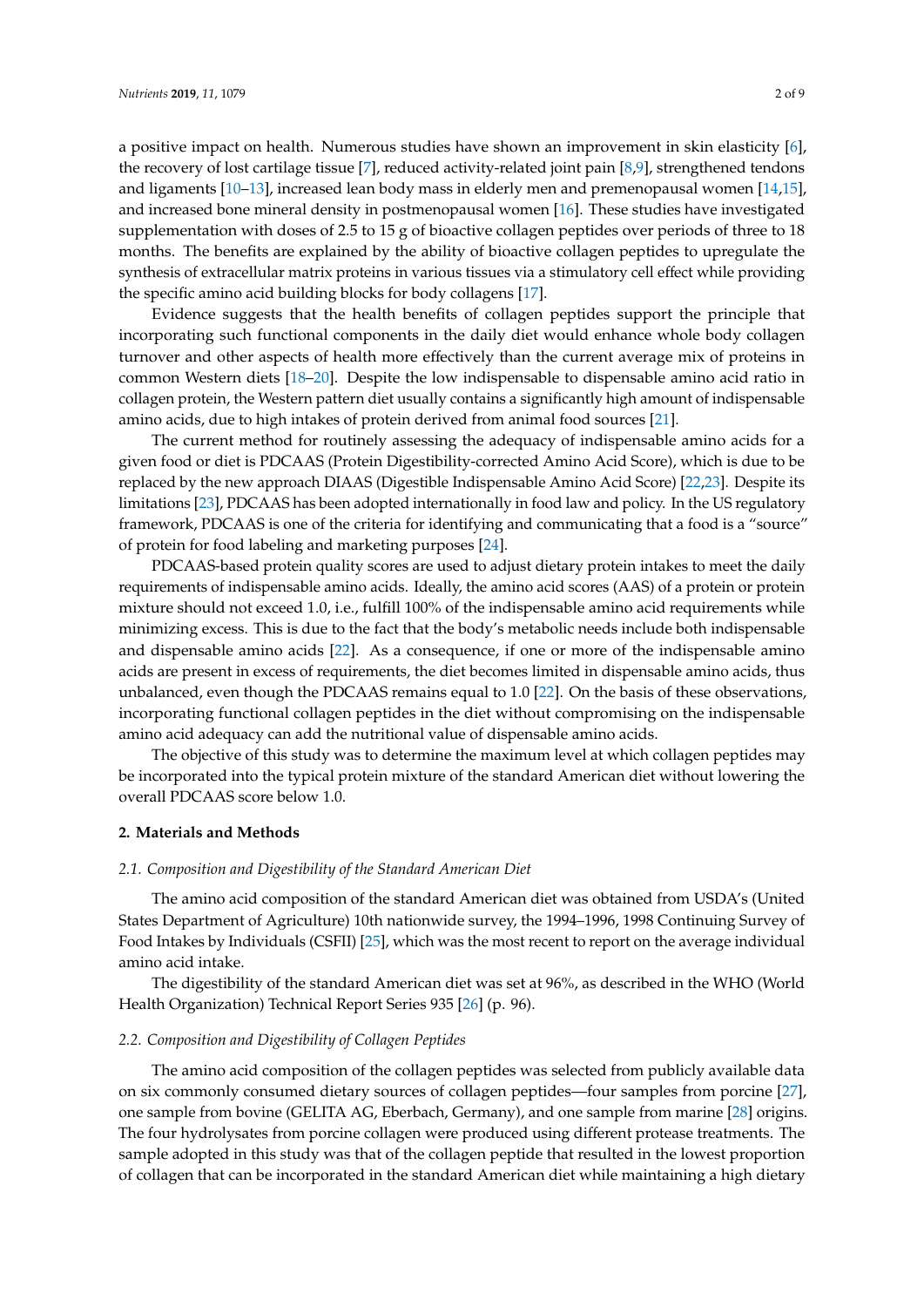protein quality (PDCAAS equals to 1.0), after iterative PDCAAS calculations were performed for all six samples (Table [1\)](#page-2-0). The collagen peptide selected was sample D from Ao and Li (2012) [\[27\]](#page-8-3), and its indispensable amino acid composition is presented in Table [2.](#page-2-1)

<span id="page-2-0"></span>**Table 1.** Outcomes from the iterative PDCAAS calculations devised to identify the highest percentage of each type of collagen peptides that may be incorporated in the standard American diet, while maintaining dietary protein quality.

| <b>Commonly Consumed Dietary</b>    | PDCAAS Equals 1.0                                      | ("High" Dietary Protein Quality) | PDCAAS Equals 0.75<br>("Good" Dietary Protein Quality) |                                     |  |
|-------------------------------------|--------------------------------------------------------|----------------------------------|--------------------------------------------------------|-------------------------------------|--|
| <b>Sources of Collagen Peptides</b> | <b>First Limiting</b><br>Collagen $(\%)$<br>Amino Acid |                                  | Collagen $(\%)$                                        | <b>First Limiting</b><br>Amino Acid |  |
| Porcine, sample A [27]              | 39%                                                    | Tryptophan                       | 54%                                                    | Tryptophan                          |  |
| Porcine, sample B [27]              | 39%                                                    | Tryptophan                       | 54%                                                    | Tryptophan                          |  |
| Porcine, sample C [27]              | 39%                                                    | Tryptophan                       | 54%                                                    | Tryptophan                          |  |
| Porcine, sample D [27]              | 36%                                                    | Cysteine + methionine            | 54%                                                    | Tryptophan                          |  |
| Bovine (GELITA AG)                  | 39%                                                    | Cysteine + methionine            | 54%                                                    | Tryptophan                          |  |
| Marine [28]                         | 39%                                                    | Tryptophan                       | 54%                                                    | Tryptophan                          |  |

The true fecal nitrogen digestibility of collagen was assumed to be at least as high as that of gelatine (98.4%) [\[29\]](#page-8-5).

<span id="page-2-1"></span>**Table 2.** The PDCAAS calculation of the daily protein mixture containing 36% collagen peptides and 64% mixed proteins from the standard American diet, based on USDA's CFSII data from 1994–1996, 1998.

| Indispensable<br>Amino Acids | Reference<br>Amino Acid<br>Requirement<br>Pattern <sup>*</sup><br>(mg/g) | <b>Standard American Diet</b><br><b>Protein Mixture</b> |                                                     | <b>Collagen Peptides</b><br>(Porcine Origin, Sample D) |         |                                                       | Daily Protein Mixture<br>Containing 36% Collagen<br>Peptides and 64%<br><b>Standard American Diet</b><br><b>Protein Mixture</b> |         |       |          |
|------------------------------|--------------------------------------------------------------------------|---------------------------------------------------------|-----------------------------------------------------|--------------------------------------------------------|---------|-------------------------------------------------------|---------------------------------------------------------------------------------------------------------------------------------|---------|-------|----------|
|                              |                                                                          | g/100 g                                                 | g/100 g<br>Corrected<br>for $96\%$<br>Digestibility | AAS                                                    | g/100 g | g/100 g<br>Corrected<br>for $98.4\%$<br>Digestibility | AAS                                                                                                                             | g/100 g | mg/g  | AAS      |
| $Cv$ s+Met                   | 25                                                                       | 3.68                                                    | 3.53                                                | 1.41                                                   | 0.72    | 0.71                                                  | 0.28                                                                                                                            | 2.50    | 25.00 | $1.00**$ |
| Histidine                    | 18                                                                       | 2.91                                                    | 2.79                                                | 1.55                                                   | 0.85    | 0.83                                                  | 0.46                                                                                                                            | 2.08    | 20.78 | 1.15     |
| Isoleucine                   | 25                                                                       | 4.70                                                    | 4.51                                                | 1.80                                                   | 1.61    | 1.58                                                  | 0.63                                                                                                                            | 3.44    | 34.39 | 1.38     |
| Leucine                      | 55                                                                       | 8.07                                                    | 7.75                                                | 1.41                                                   | 2.51    | 2.46                                                  | 0.45                                                                                                                            | 5.82    | 58.18 | 1.06     |
| Lysine                       | 51                                                                       | 6.97                                                    | 6.69                                                | 1.31                                                   | 4.31    | 4.22                                                  | 0.82                                                                                                                            | 5.79    | 57.92 | 1.14     |
| Threonine                    | 27                                                                       | 4.00                                                    | 3.84                                                | 1.42                                                   | 1.96    | 1.92                                                  | 0.71                                                                                                                            | 3.14    | 31.37 | 1.16     |
| Tryptophan                   | 7                                                                        | 1.20                                                    | 1.16                                                | 1.65                                                   | 0.00    | 0.00                                                  | 0.00                                                                                                                            | 0.73    | 7.34  | 1.05     |
| $Tyr + Phe$                  | 47                                                                       | 8.19                                                    | 7.86                                                | 1.67                                                   | 2.97    | 2.91                                                  | 0.62                                                                                                                            | 6.05    | 60.55 | 1.29     |
| Valine                       | 32                                                                       | 5.28                                                    | 5.07                                                | 1.58                                                   | 3.22    | 3.16                                                  | 0.99                                                                                                                            | 4.37    | 43.70 | 1.37     |

Cys + Met = Cysteine and Methionine; Tyr + Phe = Tyrosine and Phenylalanine; AAS = amino acid score; \* Reference amino acid requirement pattern (mg/g) from DRI (Dietary Reference Intakes) 2005, for children above one year of age and all other older age groups [\[30\]](#page-8-6). \*\* This AAS represents the calculated PDCAAS of the dietary protein mixture.

## *2.3. Iterative PDCAAS Calculations*

Iterative PDCAAS calculations were performed on each of the six collagen peptides according to the guidelines described in the WHO (World Health Organization) Technical Report Series 935 [\[26\]](#page-8-2) (pp. 94–95). The PDCAAS is the lowest value among all indispensable amino acid scores, corrected by digestibility and truncated to 1.0. The indispensable amino acid scores are obtained by dividing the content of each indispensable amino acid per gram of protein by the corresponding value from the reference amino acid requirement pattern. The reference amino acid requirement pattern used in the calculations was that of children above one year of age and all other older age groups from the DRI (Dietary Reference Intakes) 2005 [\[30\]](#page-8-6) (p. 689).

The iterative calculations consisted of substituting part of the typical protein mixture of the standard American diet with an arbitrary percentage of collagen peptides as a starting point, such as 10%, and calculating the corresponding PDCAAS, which was equal to 1.0. The collagen peptide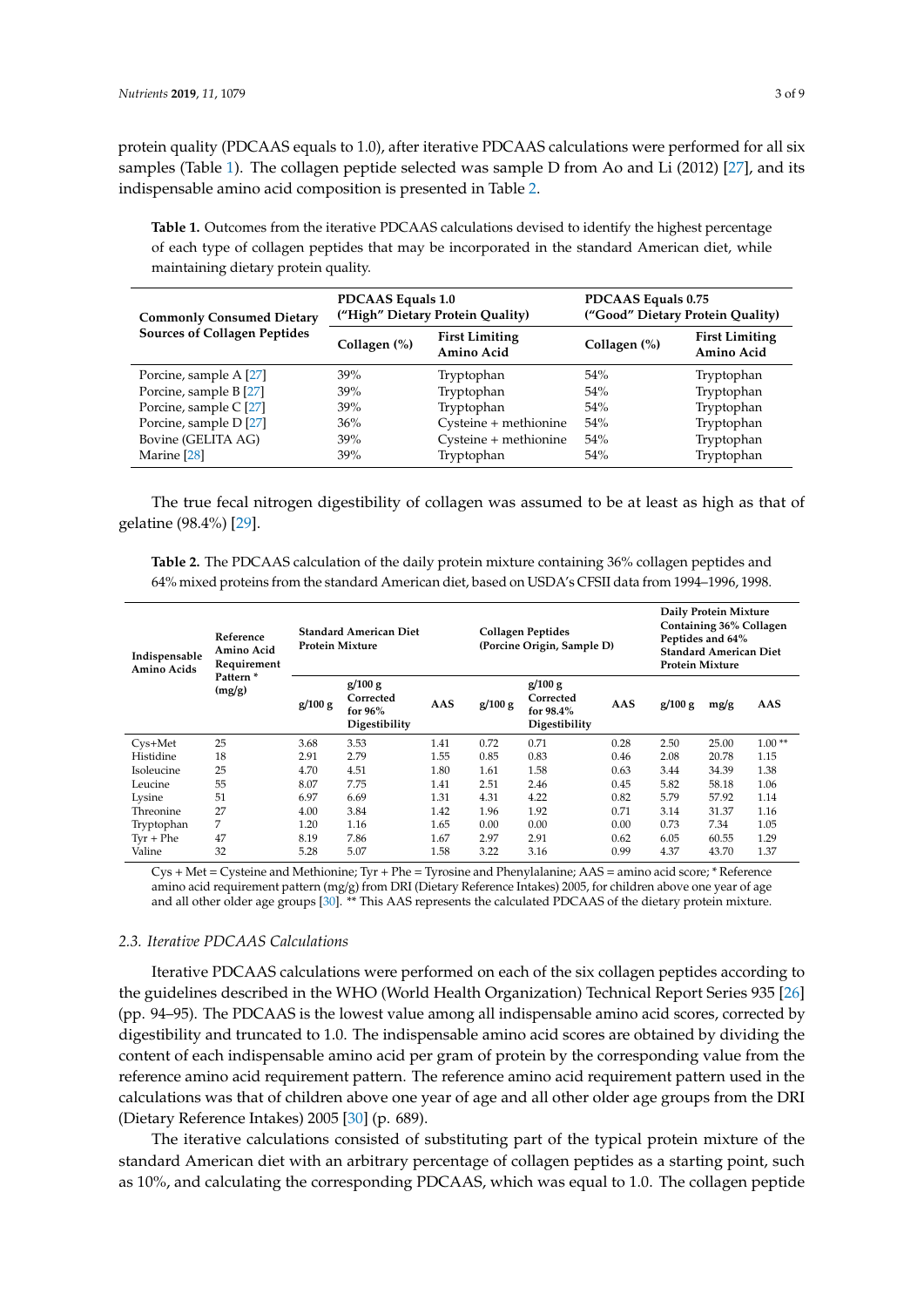percentage was increased by 1% increments as long as the resulting PDCAAS was maintained equal to 1.0. This algorithm identified the maximum amount of collagen peptides that could be incorporated in the diet while maintaining a "high" dietary protein quality [\[22\]](#page-7-14) (p. 43). In a separate calculation, the percentage of collagen peptides was further increased until the corresponding PDCAAS dropped to 0.75, which identified the maximum amount of collagen peptides that could be incorporated in the diet while maintaining a "good" dietary protein quality [\[22\]](#page-7-14) (p. 43).

### *2.4. Collagen Consumption in the Standard American Diet*

The average daily collagen protein consumption in the standard American diet was estimated by an analysis of the NHANES (National Health and Nutrition Examination Survey) data from 2001–2002 and 2003–2004 [\[31](#page-8-7)[,32\]](#page-8-8).

The Recommended Dietary Allowances (RDA) of protein for men (56 g) and women (46 g) aged 19 to 50 years [\[30\]](#page-8-6) (p. 645) were used to assess whether the effective daily amounts of functional collagen peptides (2.5 to 15 g) observed in the literature were below the maximum level of collagen that may be incorporated in the standard American diet.

## **3. Results**

The PDCAAS calculations determined that a level as high as 36% of collagen peptides may be used as protein substitution while maintaining the indispensable amino acid balance and the high protein quality score of the standard American diet (PDCAAS equals to 1.0). The PDCAAS calculation of the daily protein mixture containing 36% collagen peptides and 64% mixed proteins from the standard American diet is shown in Table [2.](#page-2-1) The first limiting amino acids were the sum of the sulfur-containing amino acids methionine and cysteine. The PDCAAS calculations further revealed that the maximum proportion of collagen peptides that could be incorporated in the standard American diet is 54% while maintaining good dietary protein quality (PDCAAS equals to 0.75). In this case, the first limiting indispensable amino acid was tryptophan for all six collagen peptides (Table [1\)](#page-2-0).

In this study, the individual amino acid scores of the standard American diet ranged from 1.31 to 1.67 (Table [2\)](#page-2-1), indicating an indispensable amino acid surplus of 31% to 67% that allowed for the 36% substitution with collagen peptides, while maintaining the PDCAAS of the diet equal to 1.0.

Figure [1](#page-4-0) illustrates the differences in balance between indispensable and dispensable amino acids, when the total protein in the standard American diet is replaced with 36% collagen peptides. This figure suggests that enriching the diet with effective amounts of collagen peptides could contribute to a better nutritional balance of the twenty dietary amino acids, while maintaining the high protein quality score of the diet.

Table [3](#page-4-1) shows the estimated average dietary collagen protein consumption, which varied from 3 g per day for those not consuming sausages or frankfurters in large quantities, to 23 g per day for those consuming these items in significant quantities. This indicates that collagen protein consumption varies widely according to food choices and dietary habits, which may significantly impact on the profile of amino acids obtained from the total protein intake.

When compared to both the minimum RDAs [\[30\]](#page-8-6) and the actual dietary protein intakes for both men and women in absolute values [\[33\]](#page-8-9), the effective daily amounts of functional collagen peptides  $(2.5 \text{ to } 15 \text{ g})$  observed in the literature  $[6–16]$  $[6–16]$  were found to be below the maximum level of collagen that may be incorporated in the standard American diet (Table [4\)](#page-4-2).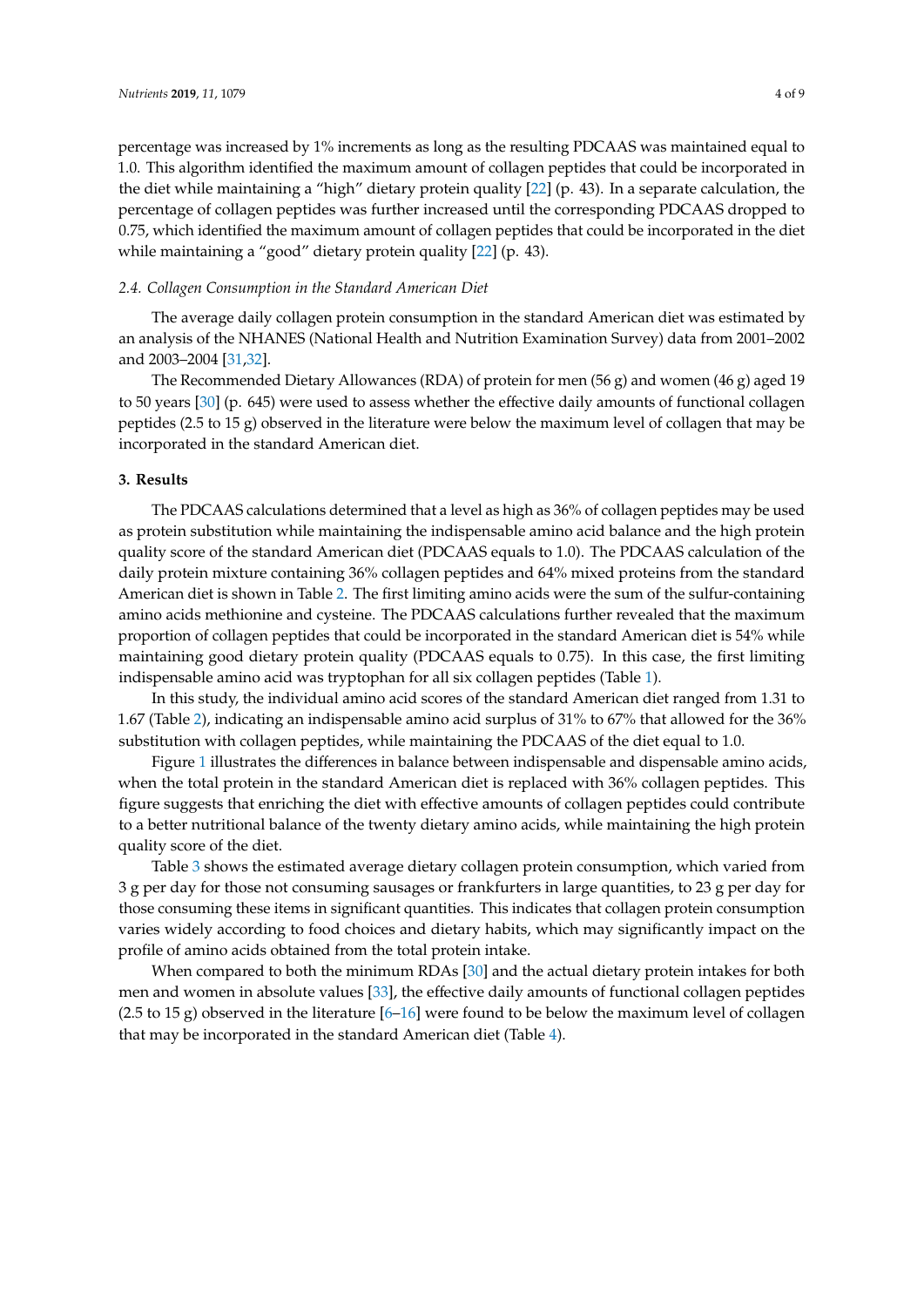<span id="page-4-0"></span>

**Figure 1.** Illustration of the balance between indispensable and dispensable amino acids when the total protein in the standard American diet is replaced with 36% collagen peptides ( $\blacksquare$ ) compared to the predominance of indispensable amino acids in the standard American diet ( $\blacksquare$ ). Absolute values are based on the amino acid composition of the standard American diet and collagen peptides of porcine origin sample D [\[27\]](#page-8-3).

<span id="page-4-1"></span>and females, using NHANES data from 2001–2004. **Table 3.** Estimated average daily collagen protein consumption in the standard American diet by males

|                                                                        | Average Collagen       | <b>Average Daily Consumption</b> |                         |                   |                         |
|------------------------------------------------------------------------|------------------------|----------------------------------|-------------------------|-------------------|-------------------------|
| <b>Main Food Groups Sources of Dietary</b>                             |                        | Males                            |                         | Females           |                         |
| Collagen Protein (NHANES 2001-2004)                                    | Protein (% Dry Weight) | Food<br>Group (g)                | Collagen<br>Protein (g) | Food<br>Group (g) | Collagen<br>Protein (g) |
| Beef, pork, veal, lamb, and game                                       | 5.15                   | 70.87                            | 3.6                     | 39.69             | 2.04                    |
| Chicken, turkey, and other poultry                                     | 1.40                   | 42.52                            | 0.6                     | 34.02             | 0.48                    |
| Seafood                                                                | 5.50                   | 19.84                            | 1.1                     | 14.17             | 0.78                    |
| Frankfurters, sausages and luncheon meats                              | 55.43                  | 31.18                            | 17.3                    | 17.01             | 9.43                    |
| Total, high consumers of frankfurters, sausages,<br>and luncheon meats |                        |                                  | 22.6                    |                   | 12.7                    |
| Total, no consumers of frankfurters, sausages,<br>and luncheon meats   |                        |                                  | 5.3                     |                   | 3.3                     |

<span id="page-4-2"></span>**Table 4.** Effective daily amounts of functional collagen peptides  $(2.5 \text{ to } 15 \text{ g})$  observed in the literature, expressed as (A) percent of the Recommended Dietary Allowances (RDA) for both men and women and (B) percent of the average daily protein intake in the standard American diet  $*$ .

|       |                       | <b>Effective Daily Amounts of Functional Collagen Peptides</b> |                    |  |
|-------|-----------------------|----------------------------------------------------------------|--------------------|--|
|       |                       | Min 2.5 $g$                                                    | Max 15 g           |  |
| (A)   | RDA(g)                | RDA(%)                                                         | RDA(%)             |  |
| Men   | 56                    | 4                                                              | 27                 |  |
| Women | 46                    | 5                                                              | 33                 |  |
| (B)   | Protein intake $*(g)$ | Protein intake (%)                                             | Protein intake (%) |  |
| Men   | 100                   | 2.5                                                            | 15                 |  |
| Women | 67                    | 4                                                              | 22                 |  |

\* Daily protein consumption in the standard American diet over the 10-year period from 1999–2008 [33]. \* Daily protein consumption in the standard American diet over the 10-year period from 1999–2008 [\[33\]](#page-8-9).

## **4. Discussion 4. Discussion**

This study addressed the current challenge faced by food manufacturers and healthcare This study addressed the current challenge faced by food manufacturers and healthcare professionals in designing food products and communicating dietary practices for optimal health professionals in designing food products and communicating dietary practices for optimal health usinging functional collagen pertine  $\alpha$  in compliance with regulatory frameworks that are under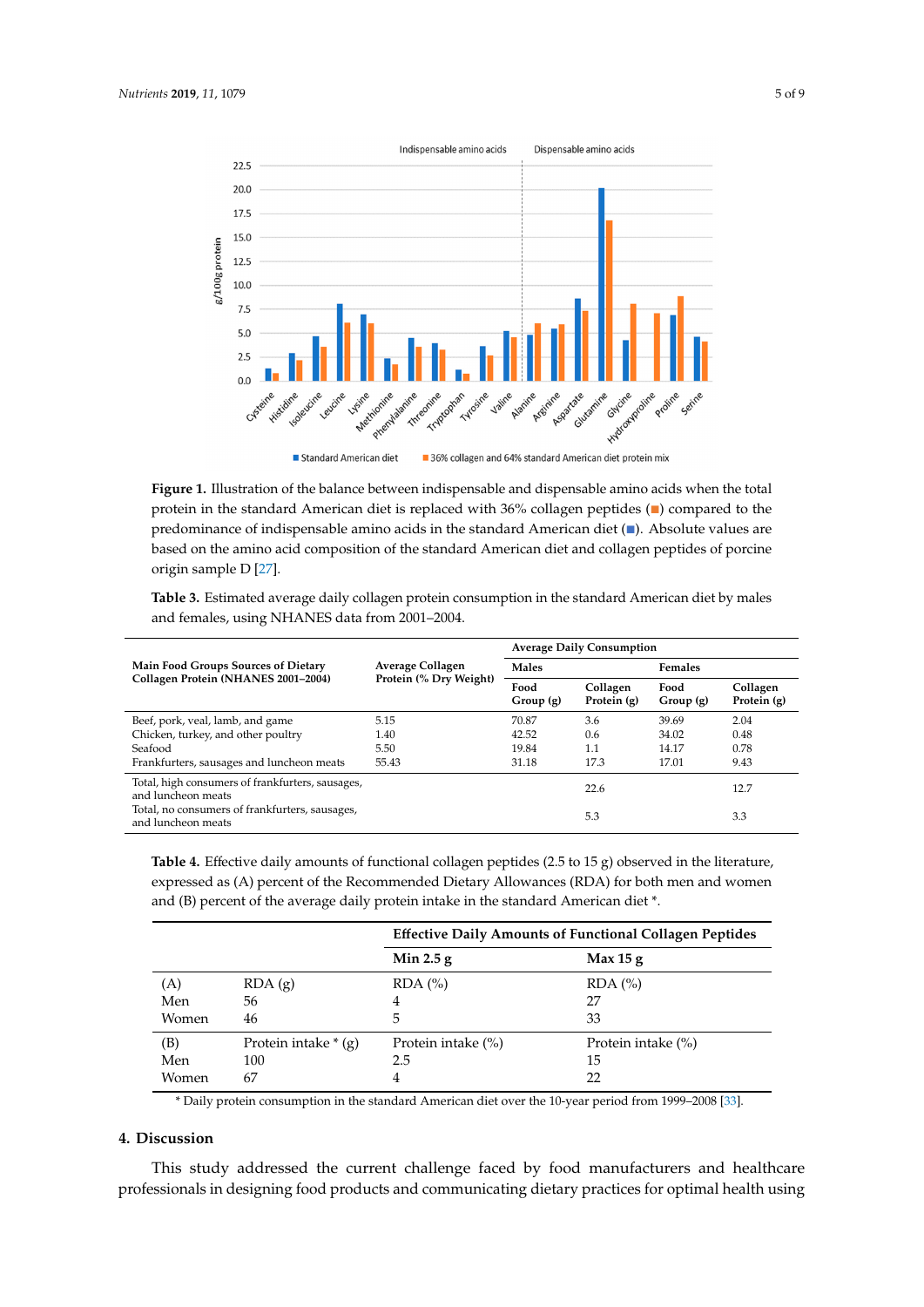functional collagen peptides in compliance with regulatory frameworks that are underpinned by the PDCAAS protein quality evaluation.

The study revealed that including collagen peptides at 36% of total daily protein intake maintains an optimal dietary balance of dispensable and indispensable amino acids (PDCAAS equal to 1.0). Any lower proportion of collagen peptides would maintain the high protein quality of the diet (PDCAAS equal to or higher than 1.0). When taking the amino acid variations in the peptide sequence of collagen peptides into consideration, which are caused by differences in food sources and processing, the estimated range of collagen substitution varied from 36% to 39%, based on the amino acid composition of the six samples of collagen peptides investigated in this study.

Relative to total daily protein intakes, the effective amounts of functional collagen peptides observed in the literature (2.5 g to 15 g) were found to be below the maximum level of collagen that may be incorporated as protein substitution in diets meeting the minimum RDAs for protein [\[6–](#page-7-1)[16\]](#page-7-9). In practice, the daily protein consumption in the standard American diet is above the RDA, having increased slightly over the 10-year period from 1999–2008, from 15.6% to 15.9% (100 g) in men, and from 15.2% to 15.5% (67 g) in women, relative to the total energy intake [\[33\]](#page-8-9). Recent studies suggest that protein intakes higher than the RDA help promote healthy aging, weight management, and adaptation to exercise [\[34\]](#page-8-10). Should the recommended protein intakes increase, the effective amounts of collagen peptides will remain well below the 36% proportion of collagen determined in this study as protein substitution, ensuring that functional collagen peptide supplementation does not pose a problem of overconsumption. On the basis of these observations, effective amounts of functional collagen peptides would be better supplemented rather than substituted in the diet when consuming the RDA levels of protein. This approach would provide all the health benefits associated with collagen peptides while increasing total daily protein intake towards more beneficial levels and improving the dietary amino acid balance.

It is widely accepted that a balance between dispensable and indispensable amino acids is a more favorable metabolic situation than a predominance of indispensable amino acids since indispensable amino acids consumed above the requirements are either converted to dispensable amino acids or directly oxidized [\[21\]](#page-7-13). While human physiology includes metabolic pathways for dispensable amino acid synthesis from indispensable amino acids and other precursors, it is still unclear if the body's proficiency is sufficient to meet the dispensable amino acid needs for optimal health, which may become even more critical with aging, exercise, and disease [\[18\]](#page-7-11). Currently, protein quality scores are only determined by the indispensable amino acid content, although the 2013 report on dietary protein quality evaluation in human nutrition from the Food and Agriculture Organization (FAO) recommends that future research is conducted to determine the importance of dietary dispensable amino acid intake, and if there are circumstances in which account should be taken of the dispensable amino acids in calculating the DIAAS of a protein [\[22\]](#page-7-14). Also unknown is how the amino acid requirement pattern for optimal health differs from the current basic pattern, requiring more work to improve the general understanding of amino acid needs for different life stages, physiological conditions, and optimal health status [\[22](#page-7-14)[,35\]](#page-8-11). New research in this area is needed to provide an up-to-date perspective on protein quality evaluation and categorization that considers the additional health benefits of bioactive peptides [\[22](#page-7-14)[,36\]](#page-8-12).

The lowest AAS of the standard American diet was estimated at 1.3, indicating a content of indispensable amino acids that is at least 30% above the requirements. Most Western diets have AASs equal to or higher than 1.0 because of high content of animal proteins that contain indispensable amino acids exceeding the requirements [\[21\]](#page-7-13), and because dietary proteins limited in one amino acid can complement the protein sources that are limited in another amino acid.

The concern often raised with collagen protein is that a high level of collagen in the diet could lead to a low PDCAAS, mainly because of the complete absence of the indispensable amino acid tryptophan. In theory, PDCAAS equals zero when at least one indispensable amino acid is missing, as is the case with collagen protein. However, as collagen protein is never consumed as the sole or primary source of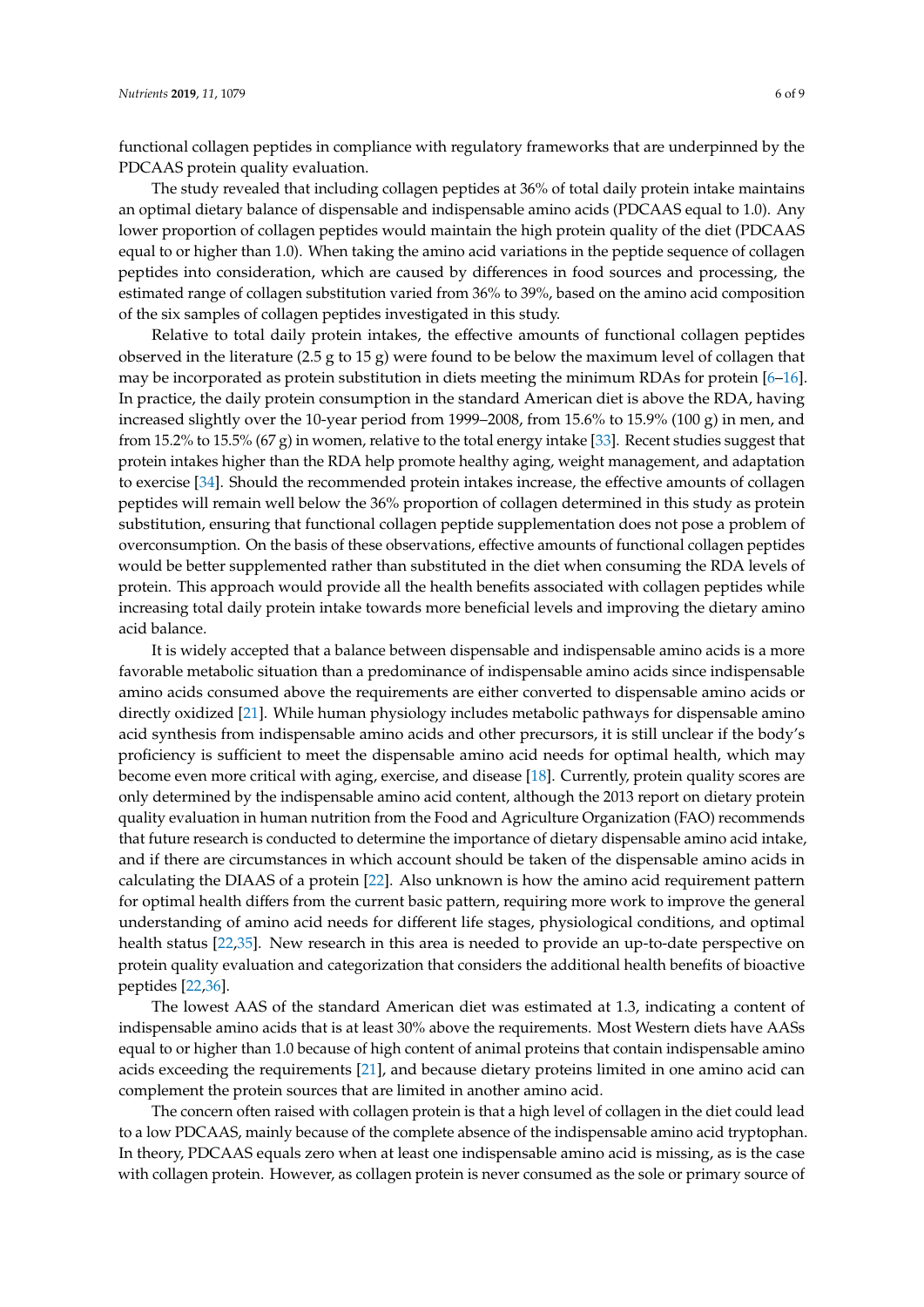protein, its nutritional contribution must always be evaluated in the context of a mixed protein diet. As the adult diet is composed of a variety of protein sources, the use in isolation of the PDCAAS value of collagen is of no practical significance. This study showed that even though collagen peptides do not contain tryptophan and are low in cysteine and methionine, the average US diet contains a surplus of these amino acids that allows for the substitution of the total protein intake with 36% to 54% collagen peptides, while maintaining a "good" or "high" dietary protein quality (PDCAAS equals 0.75–1.0). An additional benefit of this substitution may be derived from the increased dietary content of glycine, proline and hydroxyproline, all major components of body collagens, which in turn represent 25–30% of total body proteins [\[37\]](#page-8-13).

Analysis of NHANES data from 2001–2004 [\[31](#page-8-7)[,32\]](#page-8-8) revealed that the average collagen consumption varied from 3 g per day for those not consuming significant quantities of sausage and frankfurters, to 23 g per day for those consuming significant quantities of these items, a maximum of 41–50% of the RDA for men and women, respectively, and below the maximum 54% proportion of collagen that can be incorporated in the diet. According to NHANES data from 1999 to 2000 [\[38\]](#page-8-14), consumption does not seem to have changed in American adults. Other dietary sources of collagen protein include aspic, desserts containing gelatine, or soups with broth from bones or cartilage. However, the collagen in these foods is not hydrolyzed, so they are unlikely to provide reliable concentrations of functional collagen peptides.

## **5. Conclusions**

It is beneficial to include functional collagen peptides as part of the daily protein intake, not only for their bioactive properties but also for their rich availability of conditionally indispensable amino acids that may become indispensable under specific physiological situations and life stages. The recommended amount of collagen peptide intake may vary according to the specificity of the peptide (bioactive or non-bioactive), and to the desired health benefit (e.g., skin and nail health, joint health or muscle and bone health). The effective amounts of functional collagen peptides observed in the literature suggest intakes in the range of 2.5 to 15 g daily. These amounts are below the 36% proportion of collagen determined in this study as an adequate substitution in a high-quality protein diet, so that functional collagen peptides may be incorporated in the standard American diet while maintaining indispensable amino acid balance.

**Author Contributions:** C.P. conceptualized, performed the formal analysis and curation of the data, and wrote the original draft manuscript. S.L. and S.O. contributed to writing, reviewing, and editing the final manuscript. All authors read and approved the final manuscript.

**Funding:** This research received no external funding.

**Conflicts of Interest:** Cristiana Paul provides research services for Designs For health Inc., a manufacturer of nutritional supplements containing collagen peptides and other protein sources. This had no influence on her work or opinions expressed in this paper. Suzane Leser and Steffen Oesser declare no conflict of interest.

## **References**

- <span id="page-6-0"></span>1. Milner, J.A. Functional foods: the US perspective. *Am. J. Clin. Nutr.* **2000**, *71*, 1654S–1659S. [\[CrossRef\]](http://dx.doi.org/10.1093/ajcn/71.6.1654S) [\[PubMed\]](http://www.ncbi.nlm.nih.gov/pubmed/10837310)
- <span id="page-6-1"></span>2. Norheim, F.; Gjelstad, I.M.F.; Hjorth, M.; Vinknes, K.J.; Langleite, T.M.; Holen, T.; Jensen, J.; Dalen, K.T.; Karlsen, A.S.; Kielland, A.; et al. Molecular nutrition research—The modern way of performing nutritional science. *Nutrients* **2012**, *4*, 1898–1944. [\[CrossRef\]](http://dx.doi.org/10.3390/nu4121898) [\[PubMed\]](http://www.ncbi.nlm.nih.gov/pubmed/23208524)
- <span id="page-6-2"></span>3. Chakrabarti, S.; Guha, S.; Majumder, K. Food-derived bioactive peptides in human health: Challenges and opportunities. *Nutrients* **2018**, *10*, 1738. [\[CrossRef\]](http://dx.doi.org/10.3390/nu10111738)
- <span id="page-6-3"></span>4. Hartmann, R.; Meisel, H. Food-derived peptides with biological activity: from research to food applications. *Curr. Opin. Biotechnol.* **2007**, *18*, 163–169. [\[CrossRef\]](http://dx.doi.org/10.1016/j.copbio.2007.01.013)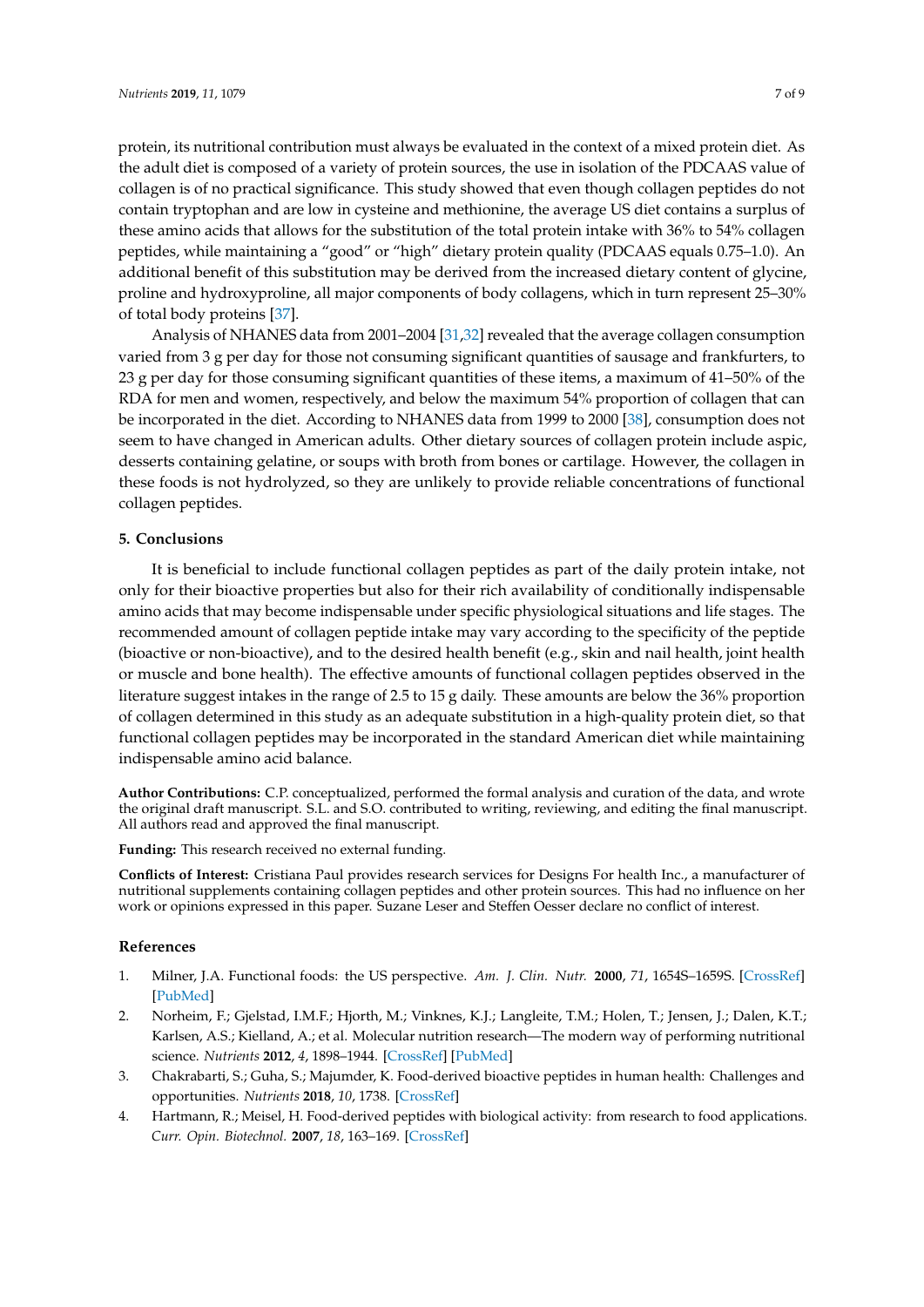- <span id="page-7-0"></span>5. Fu, Y.; Therkildsen, M.; Aluko, R.E.; Lametsch, R. Exploration of collagen recovered from animal by-products as a precursor of bioactive peptides: Successes and challenges. *Crit. Rev. Food Sci. Nutr.* **2018**, *2*, 1–17. [\[CrossRef\]](http://dx.doi.org/10.1080/10408398.2018.1436038)
- <span id="page-7-1"></span>6. Proksch, E.; Segger, D.; Degwert, J.; Schunck, M.; Zague, V.; Oesser, S. Oral supplementation of specific collagen peptides has beneficial effects on human skin physiology: A double-blind, placebo-controlled study. *Skin. Pharmacol. Physiol.* **2014**, *27*, 47–55. [\[CrossRef\]](http://dx.doi.org/10.1159/000351376) [\[PubMed\]](http://www.ncbi.nlm.nih.gov/pubmed/23949208)
- <span id="page-7-2"></span>7. McAlindon, T.E.; Nuite, M.; Krishnan, N.; Ruthazer, R.; Price, L.L.; Burstein, D.; Griffith, J.; Flechsenhar, K. Change in knee osteoarthritis cartilage detected by delayed gadolinium enhanced magnetic resonance imaging following treatment with collagen hydrolysate: A pilot randomized controlled trial. *Osteoarthr. Cartil.* **2011**, *19*, 399–405. [\[CrossRef\]](http://dx.doi.org/10.1016/j.joca.2011.01.001) [\[PubMed\]](http://www.ncbi.nlm.nih.gov/pubmed/21251991)
- <span id="page-7-3"></span>8. Zdzieblik, D.; Oesser, S.; Gollhofer, A.; Koenig, D. Corrigendum: Improvement of activity-related knee joint discomfort following supplementation of specific collagen peptides. *Appl. Physiol. Nutr. Metab.* **2017**, *42*, 1237. [\[CrossRef\]](http://dx.doi.org/10.1139/apnm-2017-0693) [\[PubMed\]](http://www.ncbi.nlm.nih.gov/pubmed/29081241)
- <span id="page-7-4"></span>9. Clark, K.L.; Sebastianelli, W.; Flechsenhar, K.R.; Aukermann, D.F.; Meza, F.; Millard, R.L.; Deitch, J.R.; Sherbondy, P.S.; Albert, A. 24-Week study on the use of collagen hydrolysate as a dietary supplement in athletes with activity-related joint pain. *Curr. Med. Res. Opin.* **2008**, *24*, 1485–1496. [\[CrossRef\]](http://dx.doi.org/10.1185/030079908X291967)
- <span id="page-7-5"></span>10. Praet, S.F.E.; Purdam, C.R.; Welvaert, M.; Vlahovich, N.; Lovell, G.; Burke, L.M.; Gaida, J.E.; Manzanero, S.; Hughes, D.; Waddington, G. Oral supplementation of specific collagen peptides combined with calf-strengthening exercises enhances function and reduces pain in Achilles tendinopathy patients. *Nutrients* **2019**, *11*, 76. [\[CrossRef\]](http://dx.doi.org/10.3390/nu11010076)
- 11. Dressler, P.; Gehring, D.; Zdzieblik, D.; Oesser, S.; Gollhofer, A.; König, D. Improvement of functional ankle properties following supplementation with specific collagen peptides in athletes with chronic ankle instability. *J. Sports Sci. Med.* **2018**, *17*, 198–304. [\[CrossRef\]](http://dx.doi.org/10.1016/j.jbmt.2018.09.037)
- 12. Shaw, G.; Lee-Barthel, A.; Ross, M.L.R.; Wang, B.; Baar, K. Vitamin C–enriched gelatin supplementation before intermittent activity augments collagen synthesis. *Am. J. Clin. Nutr.* **2017**, *105*, 136–143. [\[CrossRef\]](http://dx.doi.org/10.3945/ajcn.116.138594)
- <span id="page-7-6"></span>13. Baar, K. Stress relaxation and targeted nutrition to treat patellar tendinopathy. *Int. J. Sports Nutr. Exerc. Metab.* **2019**, *4*, 1–5. [\[CrossRef\]](http://dx.doi.org/10.1123/ijsnem.2018-0231) [\[PubMed\]](http://www.ncbi.nlm.nih.gov/pubmed/30299199)
- <span id="page-7-7"></span>14. Zdzieblik, D.; Oesser, S.; Baumstark, M.W.; Gollhofer, A.; König, D. Collagen peptide supplementation in combination with resistance training improves body composition and increases muscle strength in elderly sarcopenic men: a randomised controlled trial. *Br. J. Nutr.* **2015**, *114*, 1237–1245. [\[CrossRef\]](http://dx.doi.org/10.1017/S0007114515002810) [\[PubMed\]](http://www.ncbi.nlm.nih.gov/pubmed/26353786)
- <span id="page-7-8"></span>15. Jendricke, P.; Centner, C.; Zdzieblik, D.; Gollhofer, A.; König, D. Specific collagen peptides in combination with resistance training improve body composition and regional muscle strength in premenopausal women: A randomized controlled trial. *Nutrients* **2019**, *11*, 892. [\[CrossRef\]](http://dx.doi.org/10.3390/nu11040892)
- <span id="page-7-9"></span>16. König, D.; Oesser, S.; Scharla, S.; Zdzieblik, D.; Gollhofer, A. Specific collagen peptides improve bone mineral density and bone markers in postmenopausal women-A randomized controlled study. *Nutrients* **2018**, *10*, 97. [\[CrossRef\]](http://dx.doi.org/10.3390/nu10010097)
- <span id="page-7-10"></span>17. Siebert, H.-C.; Burg-Roderfeld, M.; Eckert, T.; Stötzel, S.; Kirch, U.; Diercks, T.; Humphries, M.J.; Frank, M.; Wechselberger, R.; Tajkhorshid, E.; et al. Interaction of the  $\alpha$ 2A domain of integrin with small collagen fragments. *Protein Cell* **2010**, *1*, 393–405. [\[CrossRef\]](http://dx.doi.org/10.1007/s13238-010-0038-6) [\[PubMed\]](http://www.ncbi.nlm.nih.gov/pubmed/21203951)
- <span id="page-7-11"></span>18. Hou, Y.; Yin, Y.; Wu, G. Dietary essentiality of "nutritionally non-essential amino acids" for animals and humans. *Exp. Biol. Med.* **2015**, *240*, 997–1007. [\[CrossRef\]](http://dx.doi.org/10.1177/1535370215587913) [\[PubMed\]](http://www.ncbi.nlm.nih.gov/pubmed/26041391)
- 19. Wu, G.; Bazer, F.W.; Burghard, R.C.; Johnson, G.A.; Kim, S.W.; Knabe, D.A.; Li, P.; Li, X.; McKnight, J.R.; Satterfield, M.C.; Spencer, T.E. Proline and hydroxyproline metabolism: implications for animal and human nutrition. *Amino Acids* **2011**, *4*, 1053–1063. [\[CrossRef\]](http://dx.doi.org/10.1007/s00726-010-0715-z)
- <span id="page-7-12"></span>20. Meléndez-Hevia, E.; De Paz-Lugo, P.; Cornish-Bowden, A.; Cárdenas, M.L.; Paz-Lugo, P. A weak link in metabolism: the metabolic capacity for glycine biosynthesis does not satisfy the need for collagen synthesis. *J. Biosci.* **2009**, *34*, 853–872. [\[CrossRef\]](http://dx.doi.org/10.1007/s12038-009-0100-9) [\[PubMed\]](http://www.ncbi.nlm.nih.gov/pubmed/20093739)
- <span id="page-7-13"></span>21. EFSA Panel on Dietetics Products, Nutrition and Allergies (NDA). Scientific opinion on dietary reference values for protein. *EFSA J.* **2012**, *10*, 2557–2623. [\[CrossRef\]](http://dx.doi.org/10.2903/j.efsa.2012.2557)
- <span id="page-7-14"></span>22. Food and Agriculture Organization (FAO). Dietary protein quality evaluation in human nutrition: report of an FAO Expert Consultation. *FAO Food Nutr. Pap.* **2013**, *92*, 1–79.
- <span id="page-7-15"></span>23. Leser, S. The 2013 FAO report on dietary protein quality evaluation in human nutrition: Recommendations and implications. *Nutr. Bull.* **2013**, *38*, 421–428. [\[CrossRef\]](http://dx.doi.org/10.1111/nbu.12063)